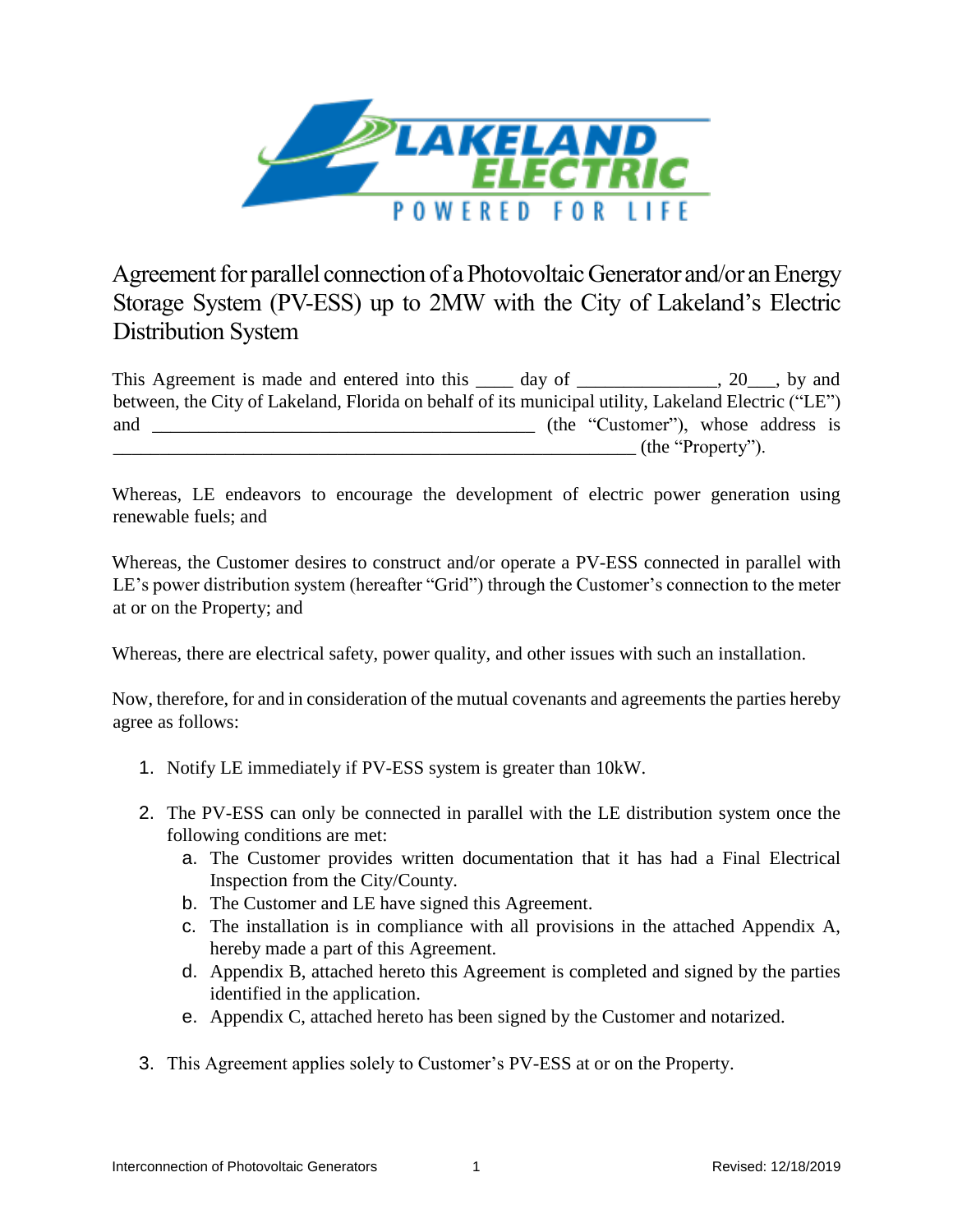4. **LE's Inspection and Approval.** Prior to operation, LE reserves the right to inspect the PV-ESS installation to ensure compliance with the standards and codes noted in Appendix A. Upon inspection, if the system is in compliance, LE will provide written approval of the interconnection in accordance with Appendix B within ten (10) business days following the request for inspection and approval.

It may be necessary for LE to take, or request from the Customer, photographs of the Customer's PV-ESS system during the inspection.

Parallel operation of a PV-ESS with the Grid **shall not** begin without LE's final written approval.

5. For Tiers 2 & 3, as defined in Appendix A, LE may require an Interconnection Study and require the Customer to pay an Interconnection Study Charge. If an Interconnection Study is necessary, further design review, testing and additional equipment as identified in the study may be required at the Customers' sole expense prior to LE approval.

In no case shall the total size of all PV-ESS exceed 100% of the Customer's annual consumption. If the total size of the PV-ESS exceeds 90% of the capacity of the transformer bank or service cables serving the Property and/or if additional equipment is required, this will be at the Customer's sole expense.

- 6. All Customers installing PV-ESS systems are advised to schedule a PV Audit for their home before submitting an application to LE.
- 7. **Extreme Conditions.** LE reserves the right to refuse to accept electric power from the PV-ESS system under extreme conditions as described below. If LE chooses to exercise this option, which may involve physically disconnecting the Grid from the Customer's PV-ESS, it agrees to make reasonable efforts to notify the Customer when such conditions exist or are anticipated to exist, and to reconnect when the adverse conditions no longer exist. Examples of conditions that may lead to disconnection include, but may not be limited to:
	- a. LE System emergencies and/or maintenance requirements;
	- b. Hazardous conditions existing on the PV-ESS or its protective equipment;
	- c. Adverse effects of the PV-ESS system's operation on LE's Grid, or on other LE customers; or
	- d. Failure of the PV-ESS to comply with regulations, rules, orders or decisions of any government or regulatory authority having jurisdiction over LE, generating equipment or operation.
- 8. If the kWh delivered to LE's Grid exceeds the kWh delivered to the Customer's home in a billing cycle, a credit for the net kWh delivered to LE's Grid shall be carried forward to the next billing cycle. In no event shall the Customer be paid for excess energy delivered to LE's Grid. See [Appendix D](#page--1-0) for additional information regarding pricing and rates.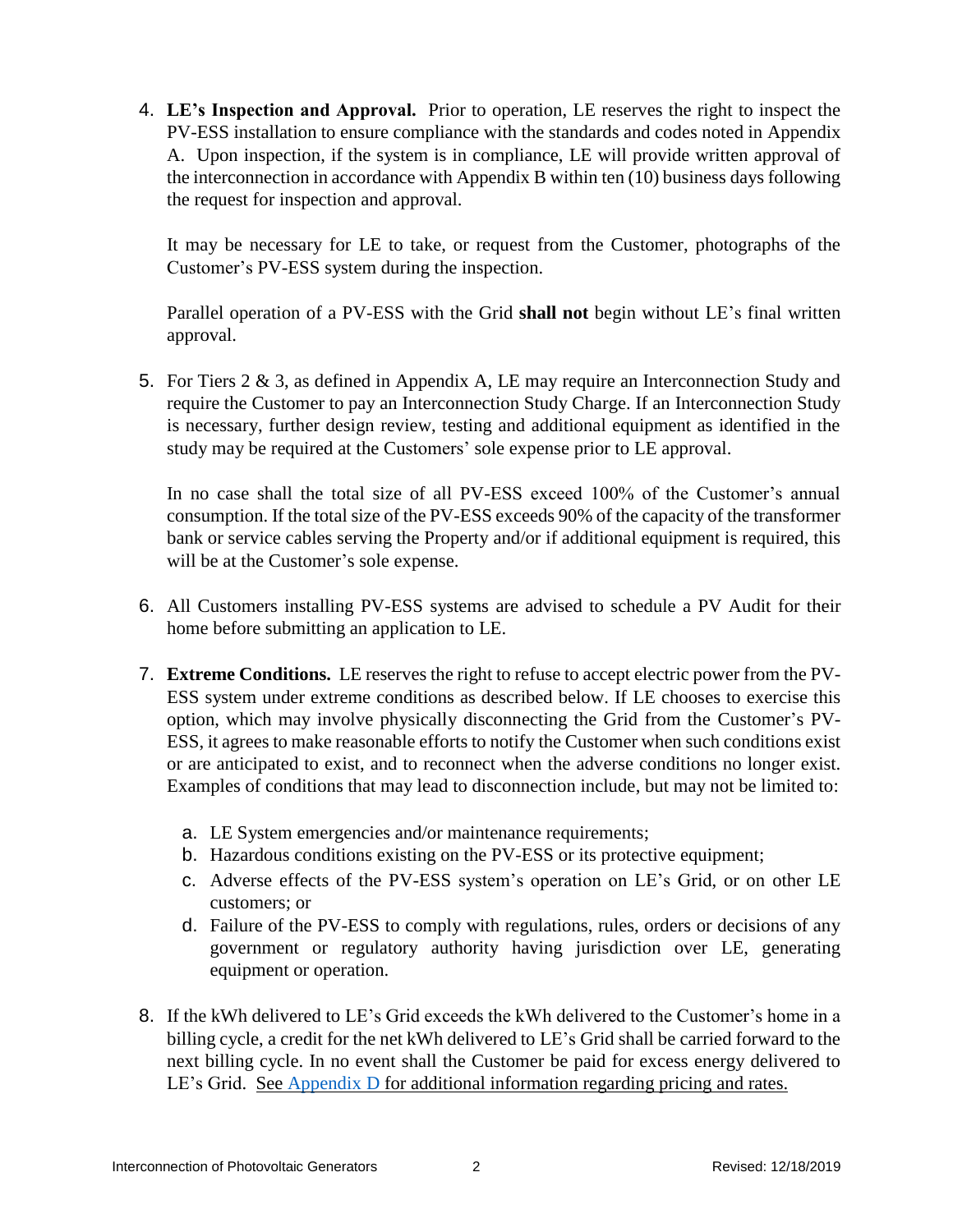- 9. PV-ESS Customers shall retain any Renewable Energy Certificates associated with the electricity produced by their customer-owned renewable generation equipment. Any additional meters necessary for measuring the total renewable electricity generated for the purpose of receiving Renewable Energy Certificates shall be installed at the Customer's sole expense.
- 10. LE reserves the right to terminate this Agreement with or without cause with thirty (30) calendar days' written notice.
- 11. Any material default of this Agreement by the Customer shall allow LE to immediately terminate this Agreement and disconnect the Customer's PV-ESS system from LE's Grid.
- 12. The Customer agrees to immediately notify LE, in writing, if any of the following occur to Customer:
	- a. Sells the Property;
	- b. Makes a change to the PV-ESS system;
	- c. Relocates the PV system as it requires LE's re-approval of the system, which in turn may require updated Engineer Drawings;
	- d. Sells/removes the PV-ESS system or a portion thereof; or
	- e. Performs maintenance on the PV-ESS system that may have an impact on the LE's Grid.

Change notice should be directed to:

LE Solar Team Lakeland Electric Mail Code: LE- ED ENG 501 East Lemon Street Lakeland, FL 33801 Phone: (863) 834 - 4647 solar@lakelandelectric.com

**Insurance and Indemnification**. The Customer shall provide proof of and maintain at all times a general liability insurance policy for personal and property damage in the amount of at least \$100,000. A standard homeowner's policy in at least this amount may meet this requirement. In addition, Customer shall properly execute the Indemnification Agreement in the exact form as attached as Appendix B and deliver it to LE upon submitting the Application set forth below.

| B <sub>1</sub> |          | Date: |  |
|----------------|----------|-------|--|
|                | Customer |       |  |
| By             |          | Date: |  |
|                | City     |       |  |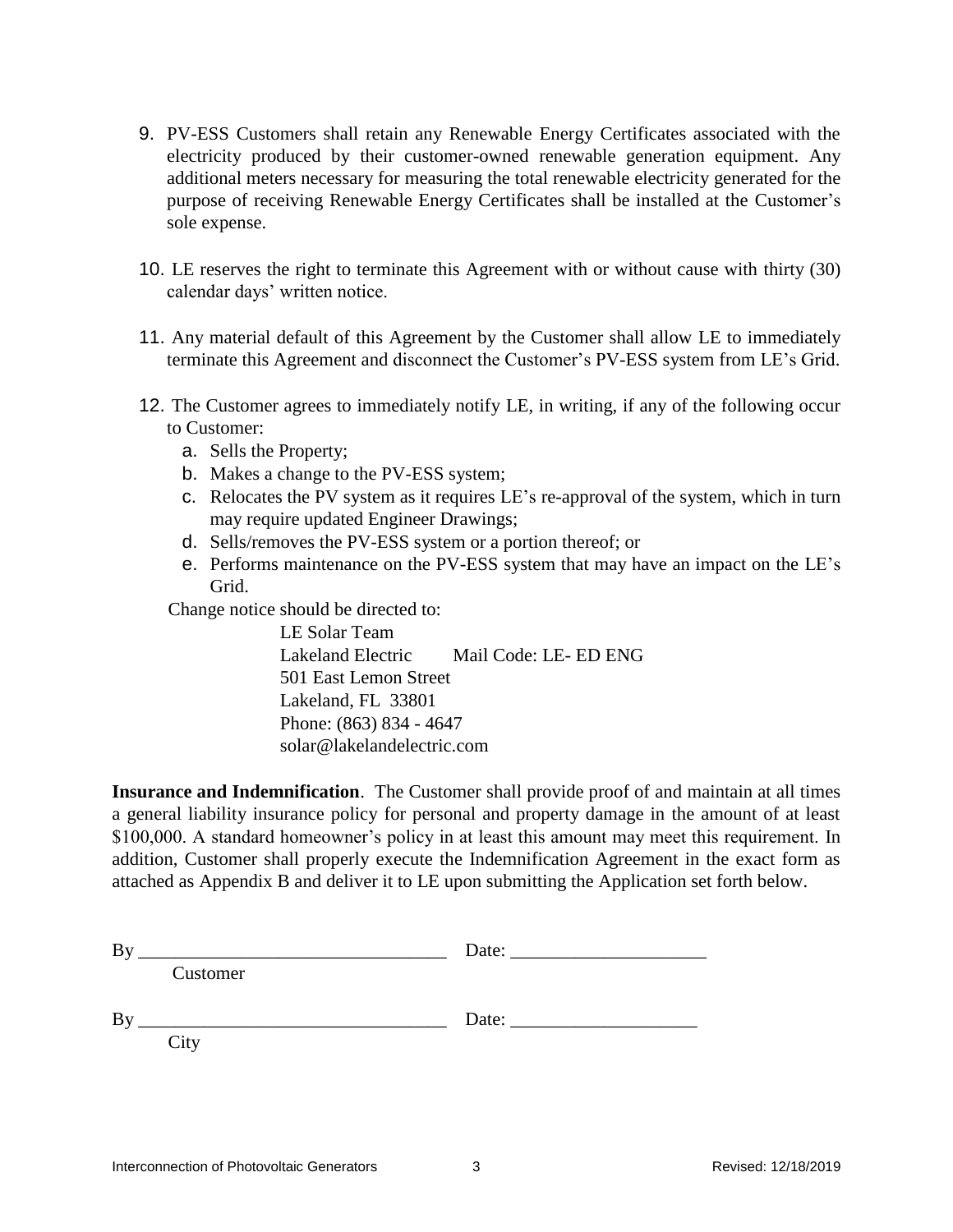#### **APPENDIX A**

#### **INTERCONNECTION REQUIREMENTS FOR PHOTOVOLTAIC SYSTEMS LESS THAN OR EQUAL TO 2MW**

#### **A. Standards and Codes**

**System Installation**. The installed system must be in compliance with: a) *IEEE 1547-2003, Standard for Interconnecting Distributed Resources with Electric Power Systems* and b) all relevant articles of the *1999 National Electrical Code* (or subsequent revisions).

**Inverter(s).** Defined in Appendix A, the inverter(s) must be listed and in compliance with Underwriters Laboratories (UL) Subject 1741, Standard for Static Inverters and Charge Controllers for Use in Photovoltaic Systems. Utility-interactive inverters that pass the tests of the new UL 1741 standard will be, by definition, "non-islanding" inverters and will comply with all elements of the IEEE 1547-2003 interconnection standard. The 1999 National Electrical Code requires that all utility-interactive photovoltaic systems use listed inverters that pass UL 1741.

**PV Modules and Panels.** PV modules and panels must be listed and be in compliance with UL Standard 1703, Standard for Safety: Flat-Plate Photovoltaic Modules and Panels. PV modules must be in compliance with *IEEE Standard 1262-1995, IEEE Recommended Practice for Qualification of Photovoltaic (PV) Modules (or, equivalently, IEC 61215).* 

**Energy Storage System (ESS)**. ESS must be listed and be in compliance with UL Standard 1642, Standard for Lithium Batteries and Standard for Energy Storage Systems and Equipment.

**External Disconnect Switch.** LE requires a manual, lockable, load break utility-interface disconnect switch between the output of the photovoltaic inverter and any additional Customer owned energy sources, and the Customer's wiring connected to LE's Grid. The load break device shall be visible, accessible to Lakeland's employees and, adjacent to existing utility meter. Customer hereby grants a full license to access the Property and the PV-ESS to ensure compliance herewith.

**Metering Arrangements.** The PV-ESS Inverter output must be connected, by the Customer, to the Customer side of the normal service meter through an External Disconnect Switch.

- a. The normal service meter shall be replaced with a meter that will measure and register power flowing into the Customer's property and measure and register power flowing from the customer's resource into the Grid.
- b. Upon completion and final acceptance of the Customer's PV-ESS installation, LE will install these meters on the first day of the following billing cycle.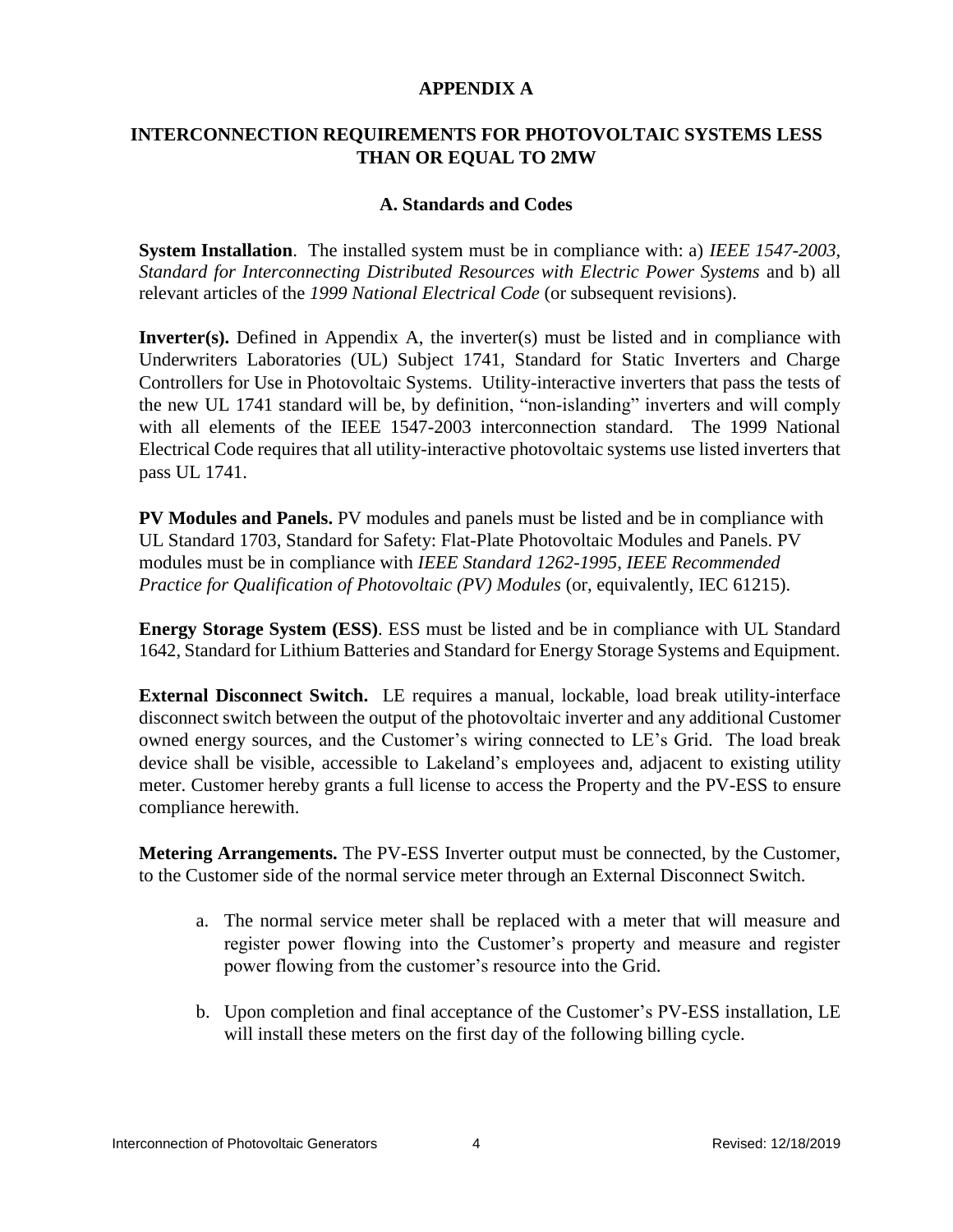**Testing of Protective Relays.** LE reserves the right to test the anti-islanding features and the power output quality of the inverter.

**PV System Equipment Protection.** It is the responsibility of the Customer to protect its generating equipment, inverters, protection devices, and other system components from damage by the normal conditions and operations that occur on the part of LE in delivering and restoring System power. LE hereby disclaims any liability whatsoever for damage to the Customer's equipment.

#### **B. Definitions**

A **Tier 1 Photovoltaic (PV) System** is a solar electric generator with an array rating less than 10 kW under standard operating conditions (SOC) of 1000 watts/m<sup>2</sup> solar irradiance, nominal operating cell temperature, air mass 1.5, and ASTM standard solar spectrum.

A **Tier 2 Photovoltaic (PV) System** is a solar electric generator with an array rating greater than 10 kW and less than or equal to 100 kW under standard operating conditions (SOC) of 1000 watts/m<sup>2</sup> solar irradiance, nominal operating cell temperature, air mass 1.5, and ASTM standard solar spectrum.

A **Tier 3 Photovoltaic (PV) System** is a solar electric generator with an array rating greater than 100 kW and less than or equal to 2 MW under standard operating conditions (SOC) of 1000 watts/m<sup>2</sup> solar irradiance, nominal operating cell temperature, air mass 1.5, and ASTM standard solar spectrum.

An **Inverter**, also referred to as a *power conditioner*, is a dc to ac device that converts PV energy to ac energy for utility interconnection. The inverter contains many control functions, such as voltage and frequency monitoring and protection against islanding. These Interconnection Requirements apply only to static inverters. Rotating devices cannot be used.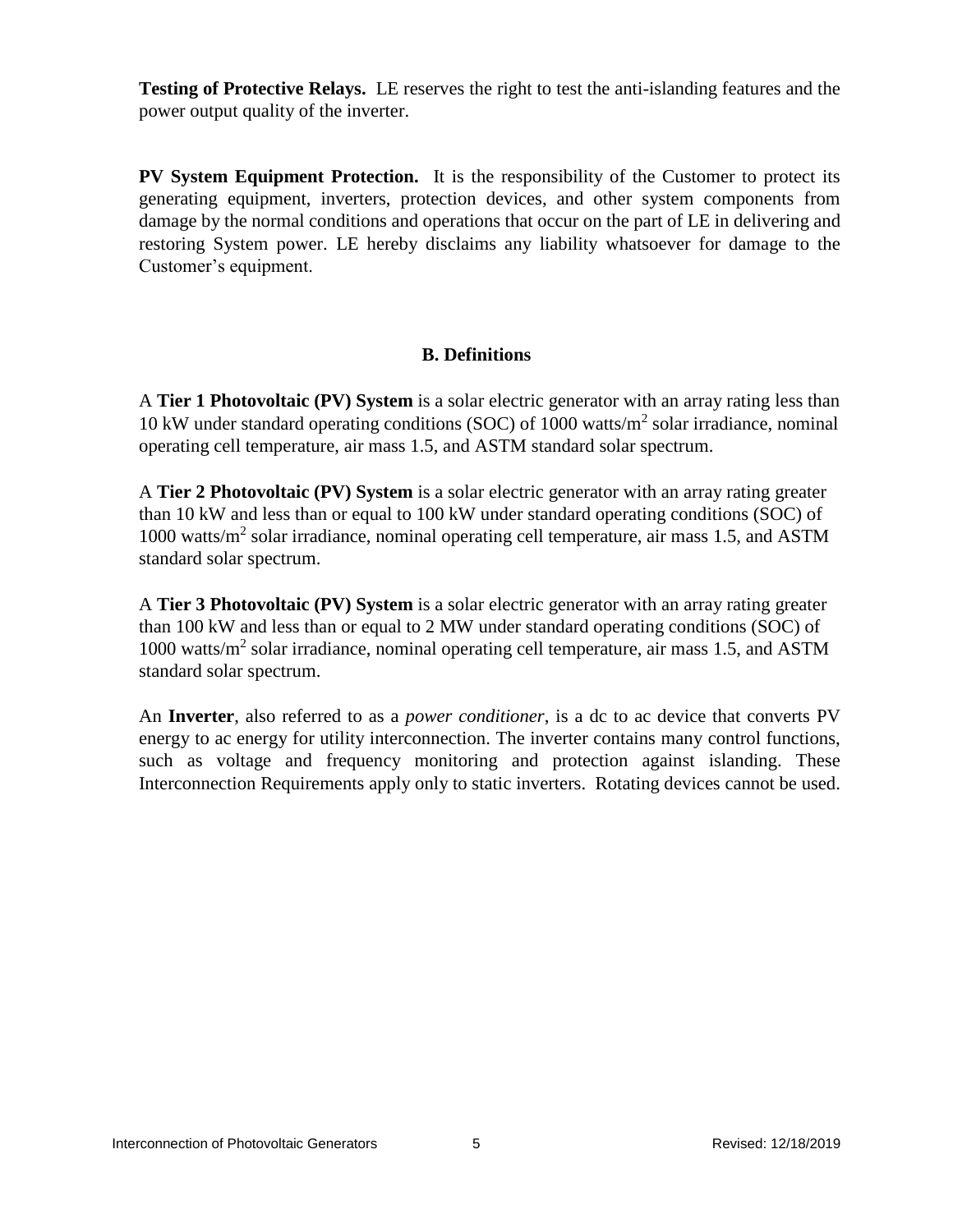# **APPENDIX B APPLICATION AND COMPLIANCE FORM FOR PV-ESS LESS THAN 2MW**

| <b>Customer Name</b>                                                |          | Telephone # |      |
|---------------------------------------------------------------------|----------|-------------|------|
| <b>Mailing Address</b>                                              |          | Email       |      |
|                                                                     |          |             |      |
| City                                                                | ZIP Code |             |      |
| Service address if different from mailing address                   |          |             | City |
| the control of the control of the control of<br>City account number |          |             |      |
|                                                                     |          |             |      |
|                                                                     |          |             |      |
|                                                                     |          |             |      |
|                                                                     |          |             |      |
|                                                                     |          |             |      |
|                                                                     |          |             |      |
|                                                                     |          |             |      |
|                                                                     |          |             |      |
|                                                                     |          |             |      |
|                                                                     |          |             |      |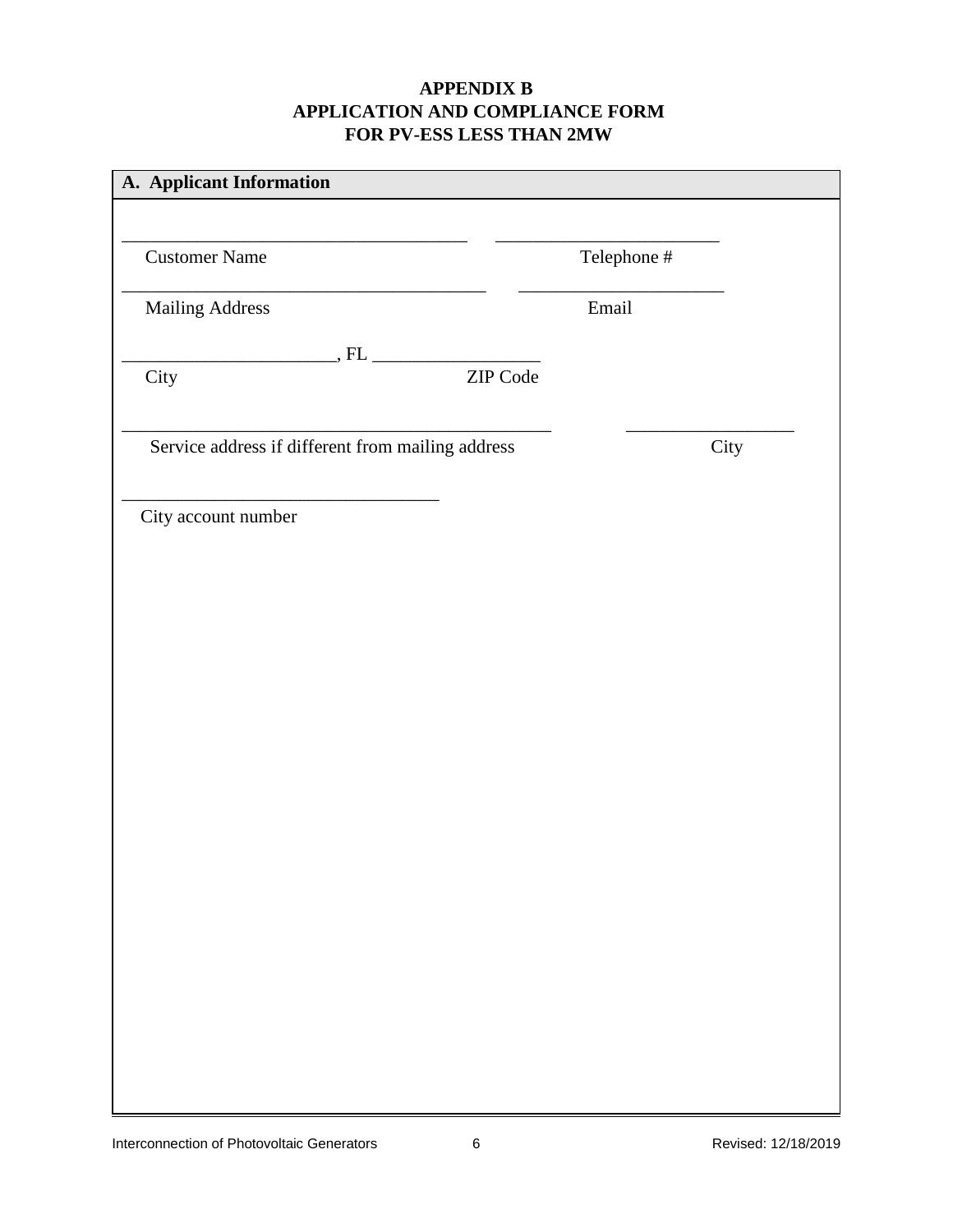| <b>B. Photovoltaic and Energy Storage System Information</b> |                  |  |
|--------------------------------------------------------------|------------------|--|
|                                                              |                  |  |
|                                                              |                  |  |
|                                                              |                  |  |
|                                                              |                  |  |
|                                                              |                  |  |
|                                                              |                  |  |
|                                                              |                  |  |
|                                                              |                  |  |
|                                                              |                  |  |
|                                                              |                  |  |
|                                                              |                  |  |
|                                                              |                  |  |
| <b>C.</b> Installation Contractor Information                |                  |  |
|                                                              |                  |  |
| Installation contractor name                                 | FL license #     |  |
| Contractor address                                           | City, State, ZIP |  |
| Contractor phone                                             | Email            |  |
| Proposed installation date                                   |                  |  |
|                                                              |                  |  |
|                                                              |                  |  |
|                                                              |                  |  |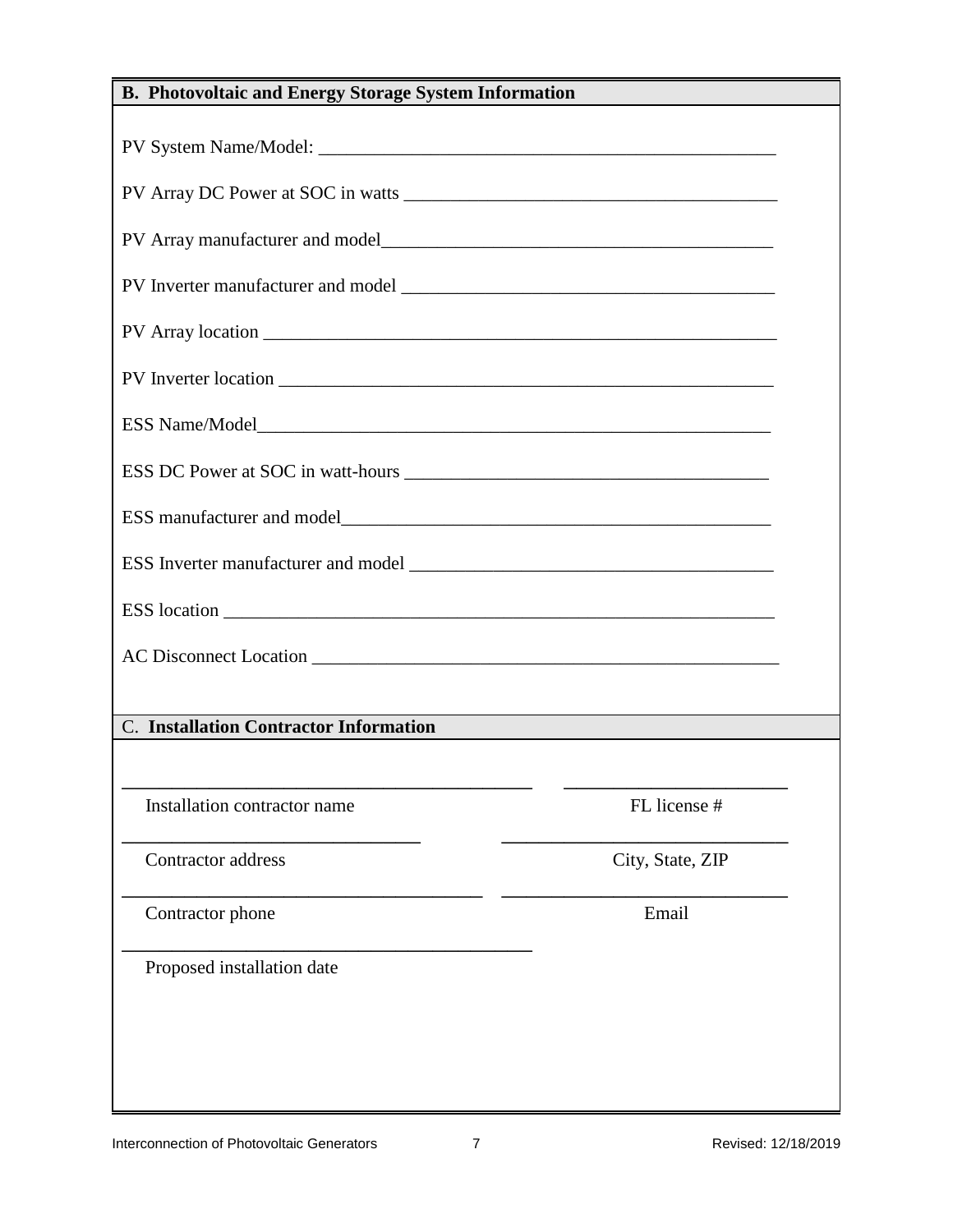| D. Hardware and Installation Compliance                                                                                                                                                                                    |                                                                                                                                                                                                                                                                        |  |  |
|----------------------------------------------------------------------------------------------------------------------------------------------------------------------------------------------------------------------------|------------------------------------------------------------------------------------------------------------------------------------------------------------------------------------------------------------------------------------------------------------------------|--|--|
| 1. The system hardware is in compliance with Underwriters Laboratories (UL) Standard 1741,                                                                                                                                 |                                                                                                                                                                                                                                                                        |  |  |
|                                                                                                                                                                                                                            | Standard for Static Inverters and Charge Controllers for Use in Photovoltaic Systems and<br>UL 1703, Standard for Safety: Flat-Plate Photovoltaic Modules and Panels, and IEEE<br>1262-1995, IEEE Recommended Practice for Qualification of Photovoltaic (PV) Modules. |  |  |
| 2. The system has been installed in compliance with IEEE 1547, Standard for Interconnecting<br>Distributed Resources with Electric Power Systems and the 1999 National Electrical Code<br>(NEC).                           |                                                                                                                                                                                                                                                                        |  |  |
| Contractor signature                                                                                                                                                                                                       | Date                                                                                                                                                                                                                                                                   |  |  |
| Print name                                                                                                                                                                                                                 |                                                                                                                                                                                                                                                                        |  |  |
|                                                                                                                                                                                                                            |                                                                                                                                                                                                                                                                        |  |  |
|                                                                                                                                                                                                                            |                                                                                                                                                                                                                                                                        |  |  |
| E. Owner Acknowledgment<br>The system has been installed to my satisfaction and I have been given system warranty<br>information, and an operation manual. Also, I have been instructed in the operation of the<br>system. |                                                                                                                                                                                                                                                                        |  |  |
| Owner signature                                                                                                                                                                                                            | Date                                                                                                                                                                                                                                                                   |  |  |
| <b>F.</b> Utility Approval                                                                                                                                                                                                 |                                                                                                                                                                                                                                                                        |  |  |
| PV Installation Satisfies LAKELAND ELECTRIC Interconnection Requirements                                                                                                                                                   |                                                                                                                                                                                                                                                                        |  |  |
| LAKELAND ELECTRIC Representative Name (Print):                                                                                                                                                                             |                                                                                                                                                                                                                                                                        |  |  |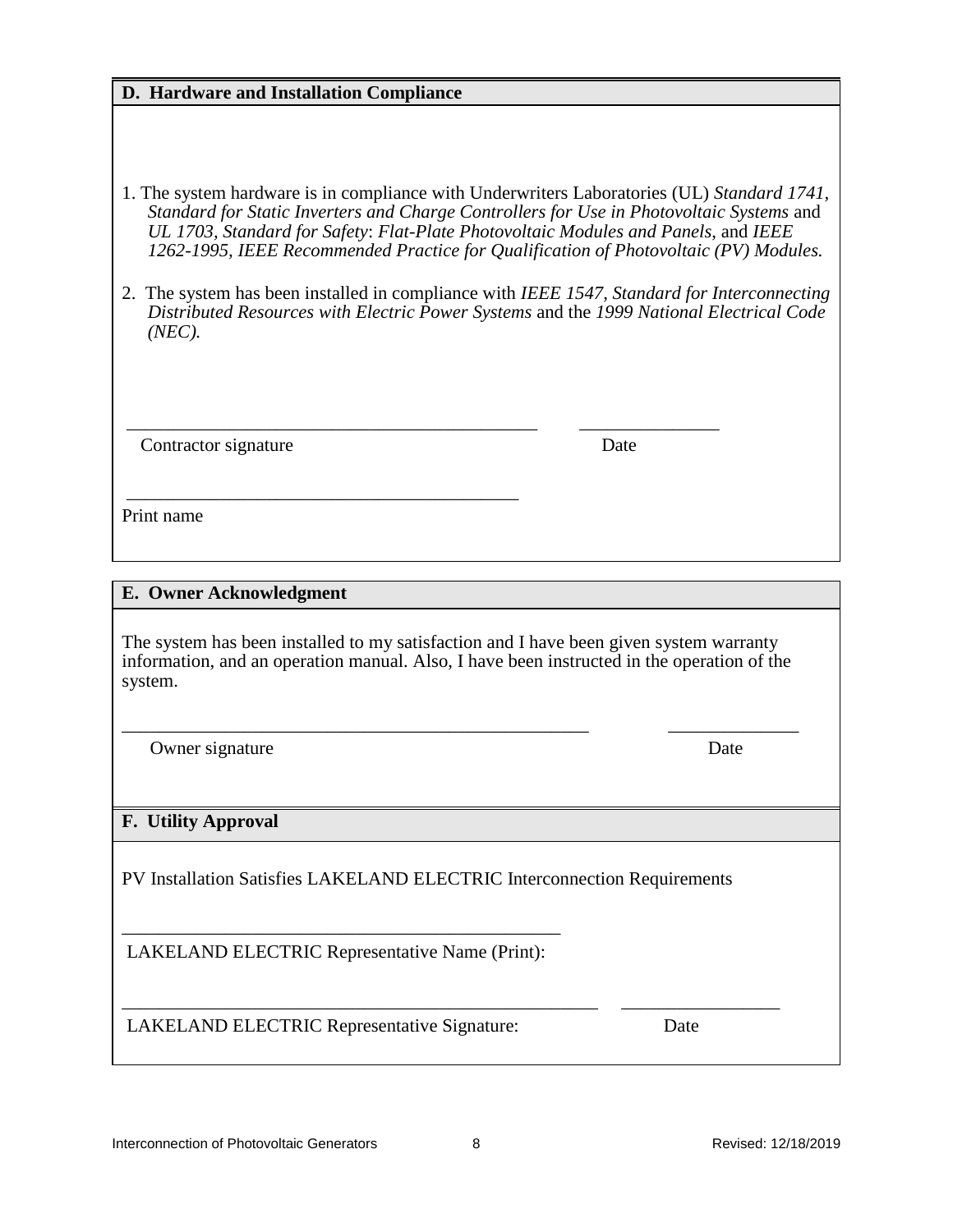# **APPENDIX C HOLD HARMLESS/INDEMNIFICATION**

To the fullest extent permitted by laws and regulations, Customer shall defend, indemnify, and hold harmless the City, its officers, directors, agents, guests, invitees, and employees from and against all claims, damages, losses, and expenses, direct, indirect, or consequential (including but not limited to fees and charges of engineers, architects, attorneys, and other professionals and court and arbitration costs) arising out of or resulting from any acts of commission, omission, negligence, recklessness or intentional wrongful misconduct of the Customer, or any other person or organization directly or indirectly employed by the Customer to perform or furnish any of the work or anyone for whose acts any of them may be liable.

In any and all claims against the City, or any of its officers, directors, agents, or employees by any employee of the Customer, or any other person or organization directly or indirectly employed by the Customer to perform or furnish any of the work or anyone for whose acts any of them may be liable, this indemnification obligation shall not be limited in any way by any limitation on the amount or type of damages, compensation, or benefits payable by or for the Customer or any other person or organization under workers' or workmen's compensation acts, disability benefit acts, or other employee benefit acts, nor shall this indemnification obligation be limited in any way by any limitation on the amount or type of insurance coverage provided by the City, or the Customer.

**Applicability:** It is the express intent of the Customer that this agreement shall apply for the project indicated below:

# **Parallel connection of a photovoltaic generator and/or an Energy Storage System (PV-ESS) up to 2MW with the City of Lakeland's Electric Distribution System**

**Savings Clause:** The parties agree that to the extent the written terms of this Indemnification conflict with any provisions of Florida laws or statutes, in particular Sections 725.06 and 725.08 of the Florida Statutes, the written terms of this indemnification shall be deemed by any court of competent jurisdiction to be modified in such a manner as to be in full and complete compliance with all such laws or statutes and to contain such limiting conditions, or limitations of liability, or to not contain any unenforceable, or prohibited term or terms, such that this Indemnification shall be enforceable in accordance with and to the greatest extent permitted by Florida Law.

#### **Name of Organization**

\_\_\_\_\_\_\_\_\_\_\_\_\_\_\_\_\_\_\_\_\_\_\_\_\_\_\_\_

BY:

**Signature of Owner or Officer** 

**ATTEST:** \_\_\_\_\_\_\_\_\_\_\_\_\_\_\_\_\_\_\_\_\_\_\_\_\_\_\_\_

**Corporate Secretary or Witness**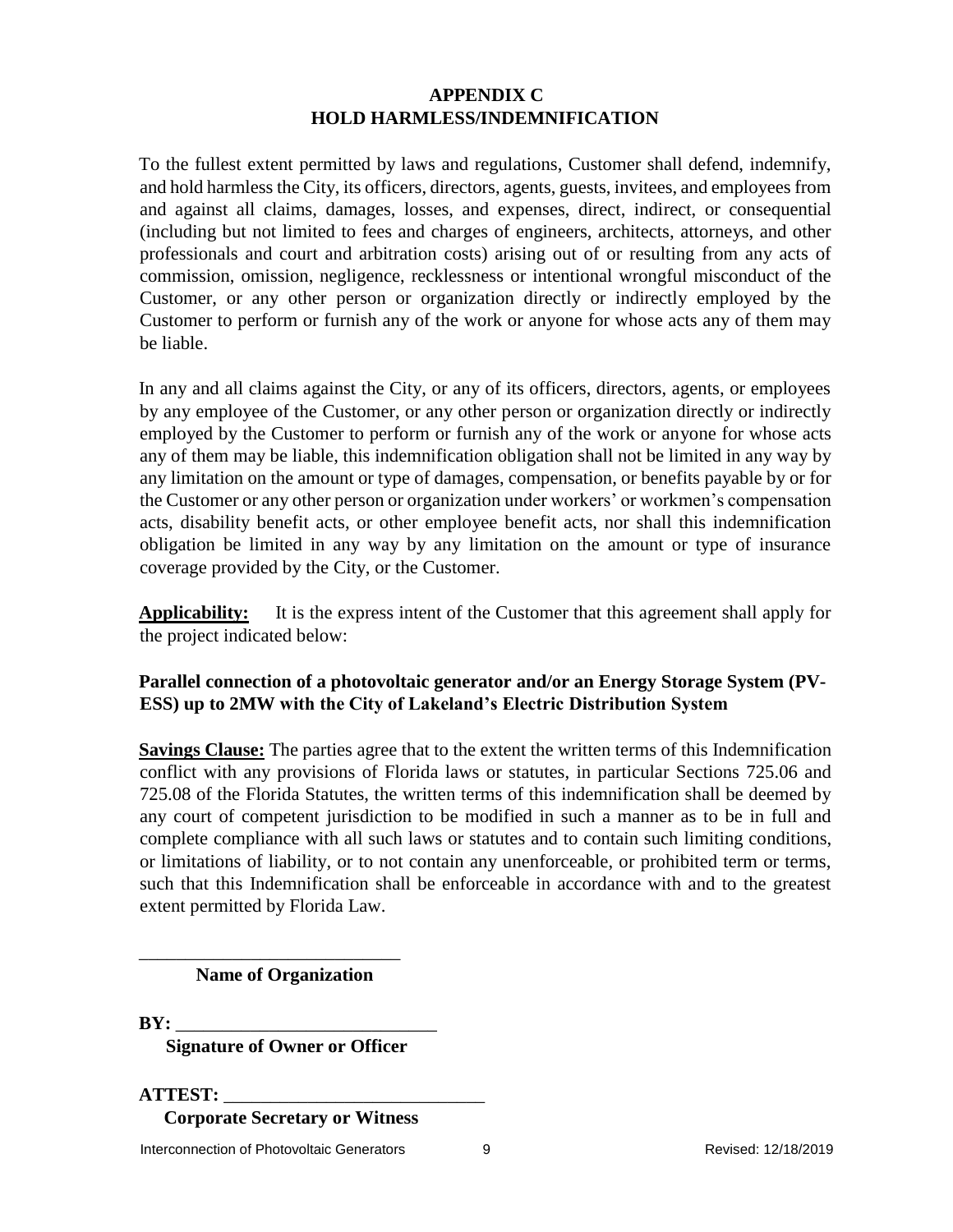| The foregoing instrument was acknowledged before me this _____ day of __________, 20__. |                    |
|-----------------------------------------------------------------------------------------|--------------------|
|                                                                                         |                    |
| <b>Printed Name of Owner / Officer</b>                                                  | <b>Address</b>     |
| He/She is personally known to me or has produced State Driver's License Number as       |                    |
| identification, and did _______/ did not _______ take an oath.                          |                    |
| <b>Signature of Person Taking Acknowledgment</b>                                        |                    |
| <b>Printed Name of Person Taking Acknowledgment</b>                                     |                    |
| <u> 1989 - Johann Barbara, margaret eta biztanleria (h. 1989).</u><br><b>Title</b>      |                    |
| <b>Serial Number, if any</b>                                                            | <b>Notary Seal</b> |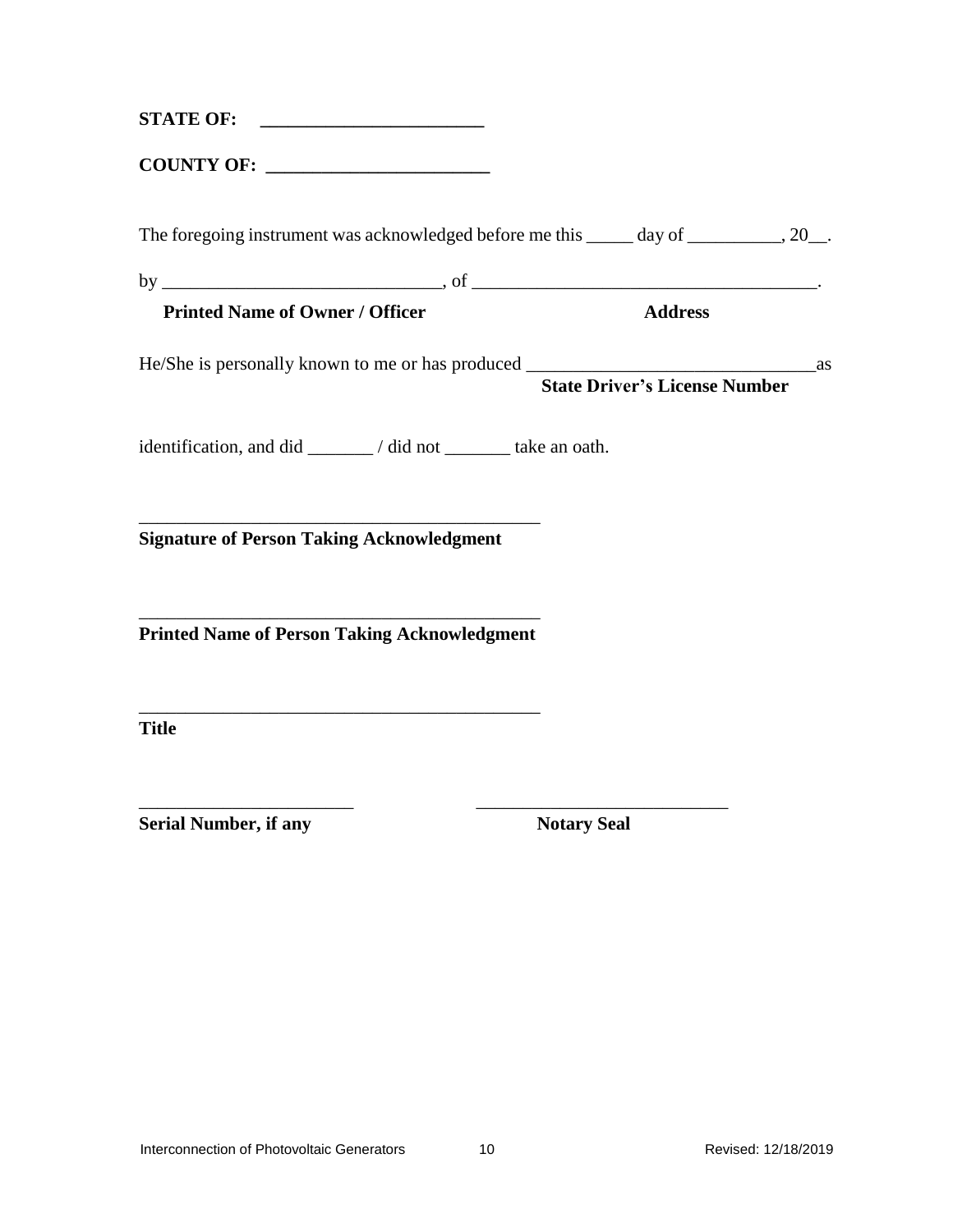# **APPENDIX D**

#### **Residential Service Demand Rate (RSD)**

Effective January 1, 2016, Lakeland Electric customers who choose to install photovoltaic (PV) solar panels on their home will be assigned to the Residential Service Demand (RSD) price  $plan<sup>1</sup>$ .

The RSD plan is a combination of two things: 1) a peak demand charge (per kilowatt) that is **only** applied during a defined peak period and 2) a lower energy rate (per kilowatt-hour). Customers on the new RSD plan can benefit by:

- lessening their demand during specified peak periods and
- paying a lower energy rate at all times.

### **The RSD monthly bill is calculated using the Customer's total kilowatt-hour consumption plus the customer's highest demand during the peak period.**

Additional information regarding the RSD price plan is available at Lakeland Electric Customer Service (863-834-9535) or on the Lakeland Electric website. Go to<https://lakelandelectric.com/Solar#1802297-solar-price-plan> or go to *Customers » Programs & Services » ReEnergize Lakeland » Solar*, on our website.

# **Commercial Demand Rate (CD)**

Effective January 1, 2016, Lakeland Electric Commercial and Industrial customers who choose to install photovoltaic (PV) solar panels on facilities not classified as residential homes will be assigned to one of the Commercial Demand (CD) price plans.<sup>1</sup>

Commercial Customers have the potential to see lower electric bills with our Shift-to-Save price plan. With this program, companies receive a reduced rate when using electricity during "off-peak" times when Lakeland Electric's total Customer demand for power is lowest. Rates are based on the maximum amount of electricity your company uses during specific time periods.

# **A CD monthly bill is calculated using the customer's total kilowatt-hour consumption plus the customer's highest demand during the peak period.**

Additional information regarding the CD price plans is available at Lakeland Electric Customer Service (863-834-9535) or on the Lakeland Electric website. Go to<https://lakelandelectric.com/Customers/Pick-A-Plan/Price-Plans>

**Please note** that this information updated a regular basis and the pricing plan is subject to change based on Lakeland Electric's tariff which can be found at [https://lakelandelectric.com](https://lakelandelectric.com/) under *Customers » Pick a Plan » Pricing Plans* and click on ["Rate Tariffs"](https://lakelandelectric.com/Portals/Lakeland/Docs/Misc/20190701%20RateTar.pdf?ver=2019-07-02-172841-960)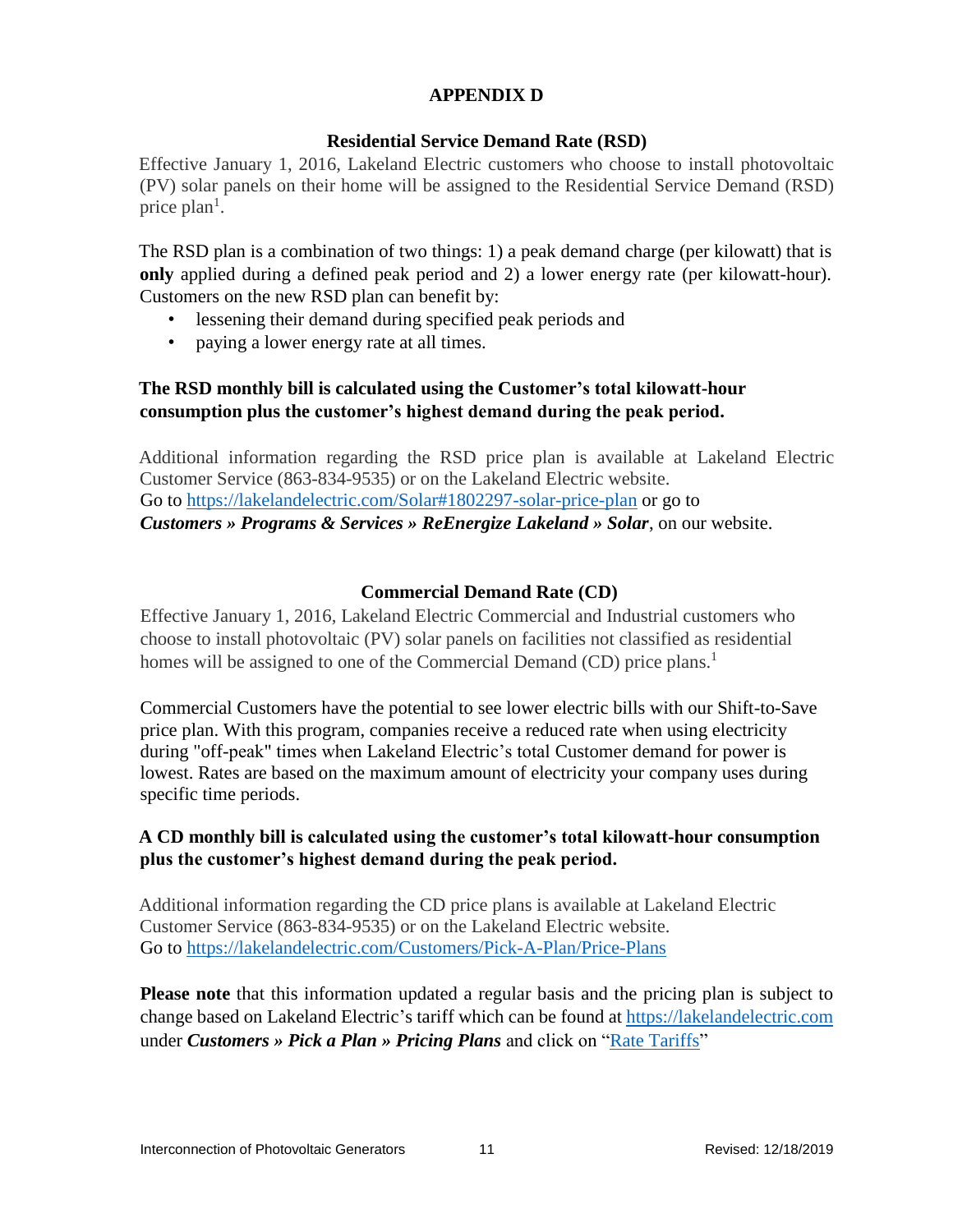# E60SMSLR01

#### LAKELAND ELECTRIC SOLAR METERING CONFIGURATION



NOTES:

1. UTILITY INTERCONNECT POINT IS ON THE SOLAR METER LOAD SIDE LUG.

2. CUSTOMER CONNECTION FROM THE PV SYSTEM DISCONNECT SWITCH IS ON THE METER LINE SIDE LUG.

3. NEUTRAL CONNECTIONS ARE NOT MADE IN THE SOLAR METER CAN.

4. METER CANS AND DISCONNECT SWITCH BOXES SHALL BE PROPERLY GROUNDED.

5. WHILE ENTRY POINTS MAY DIFFER THAN SHOWN, TERMINATIONS SHALL BE MADE IN THE SPECIFIED LOCATIONS.

6. MANUAL DISCONNECT SWITCHES SHALL BE LOCATED ON THE EXTERIOR OF THE STRUCTURE.

7. SERVICE MUST UTILIZE PROPER CONDUIT, BUSHINGS, AND CONNECTORS.

8. THE UTILITY BILLING METER CAN SHALL NOT BE USED AS A PASSTHROUGH OR HAVE ANY ADDITIONAL CONNECTIONS MADE INSIDE IT. E60SMSLR01.DGN

| JMF        | 10/25/19 |  |
|------------|----------|--|
| <b>BRS</b> | 01/29/19 |  |
| XXX        | 99/99/99 |  |

**METERING** 

608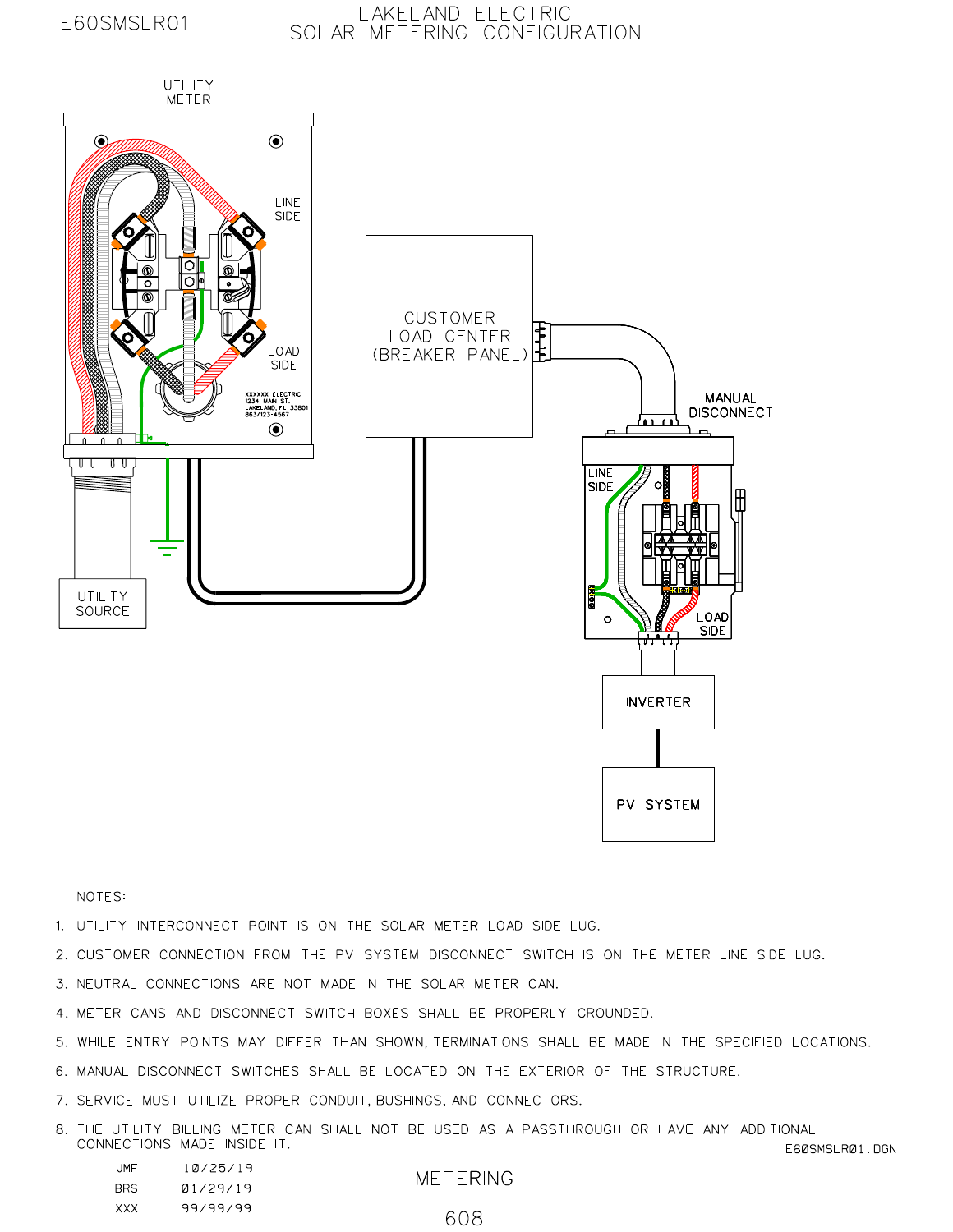# E60SMSLR02

# LAKELAND ELECTRIC<br>SOLAR METERING CONFIGURATION WITH BATTERY STORAGE



#### NOTES:

- 1. CUSTOMER CONNECTION FROM THE PV SYSTEM DISCONNECT SWITCH IS ON THE METER LINE SIDE LUG.
- 2. NEUTRAL CONNECTIONS ARE NOT MADE IN THE MANUAL DISCONNECT.
- 3. METER CANS AND DISCONNECT SWITCH BOXES SHALL BE PROPERLY GROUNDED.
- 4. WHILE ENTRY POINTS MAY DIFFER THAN SHOWN, TERMINATIONS SHALL BE MADE IN THE SPECIFIED LOCATIONS.
- 5. MANUAL DISCONNECT SWITCHES SHALL BE LOCATED ON THE EXTERIOR OF THE STRUCTURE.
- 6. SERVICE MUST UTILIZE PROPER CONDUIT, BUSHINGS, AND CONNECTORS.
- 7. THE UTILITY BILLING METER CAN SHALL NOT BE USED AS A PASSTHROUGH OR HAVE ANY ADDITIONAL CONNECTIONS MADE INSIDE IT.

| JMF  | 10/25/19 |  |
|------|----------|--|
| BRS. | 01/29/19 |  |
| xxx  | 99/99/99 |  |

**METERING**